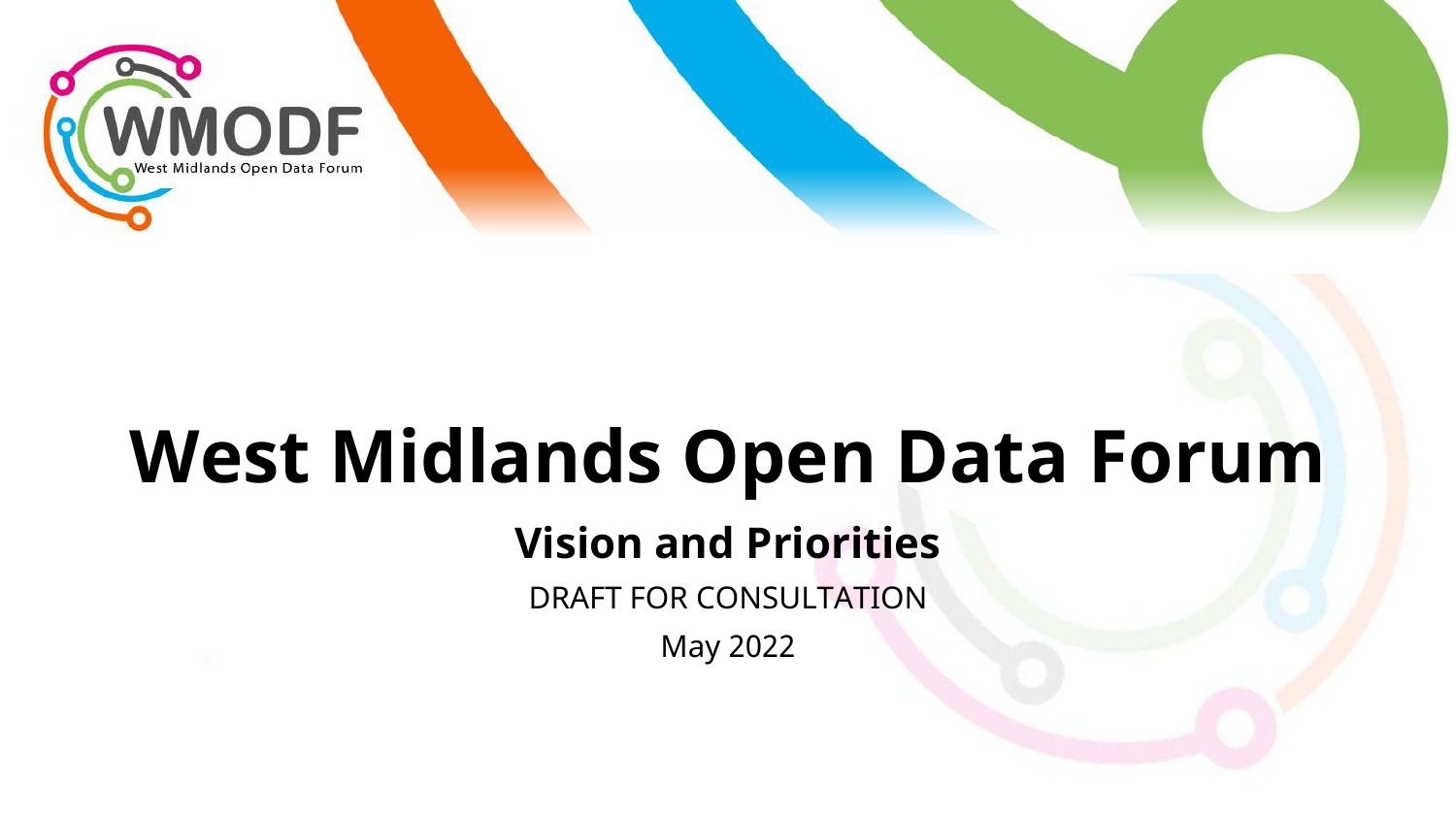### **Introduction**

Over the last ten years, the West Midlands Open Data Forum (WMODF) has established itself as the premier location for all things open data in the West Midlands. However, during the pandemic, the Forum has become dormant, with the bimonthly meetings suspended; not least due to adjusted priorities by many stakeholders during the Pandemic.

We believe that the Forum is as important as ever, and has a unique role to play in the region; in a year when our region is host to the Commonwealth Games 2022.

Over the past few months, we have spoken to a number of stakeholders about what it is that the Forum can uniquely offer in a changed landscape – and have put together this set of proposals for a re-launch of the Forum later this year.

[www.wmodf.org.uk](http://www.wmodf.org.uk/)

We would like to invite you to take a look at our proposals, and let us know whether these are the right priorities and outcomes. We will use your feedback and contributions to shape the future of the Forum.

Si and Chris West Midlands Open Data Forum Custodians May 2022

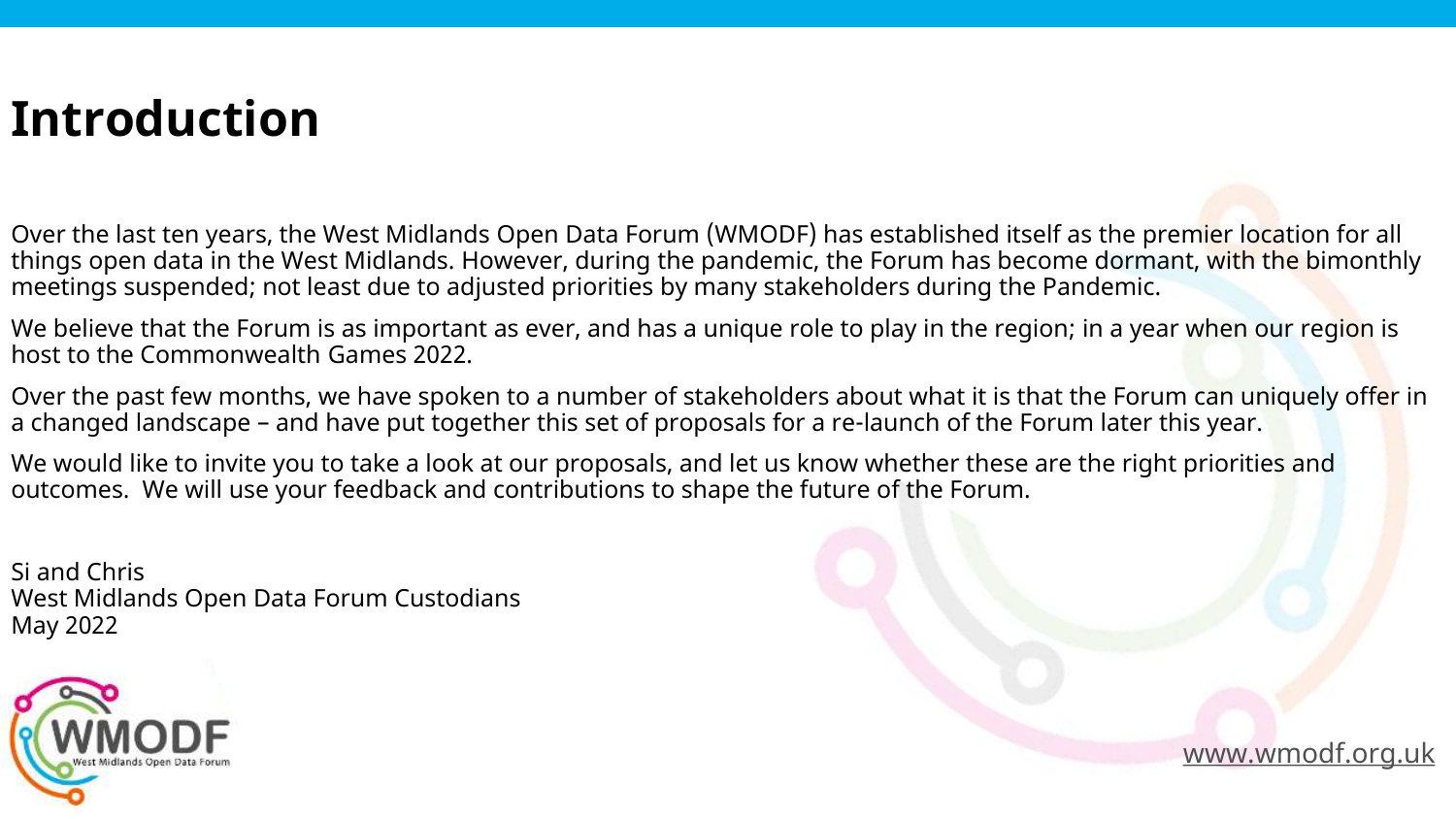### **Our mission**

The **West Midlands Open Data Forum** (WMODF) promotes the release, re-use and integration of open data to benefit communities, businesses and public services in the West Midlands area, by...



**championing public bodies that are innovating**, using and releasing open data to improve their accountability to users and to improve the services they provide;



#### **disseminating information** ,

supporting events and assisting initiatives to harness open data and to connect users, developers and data providers to mutual benefit; and



**sharing good practice and skills** , guiding and reviewing the development of expertise, platforms and standards for the harnessing of open data.



[www.wmodf.org.uk](http://www.wmodf.org.uk/)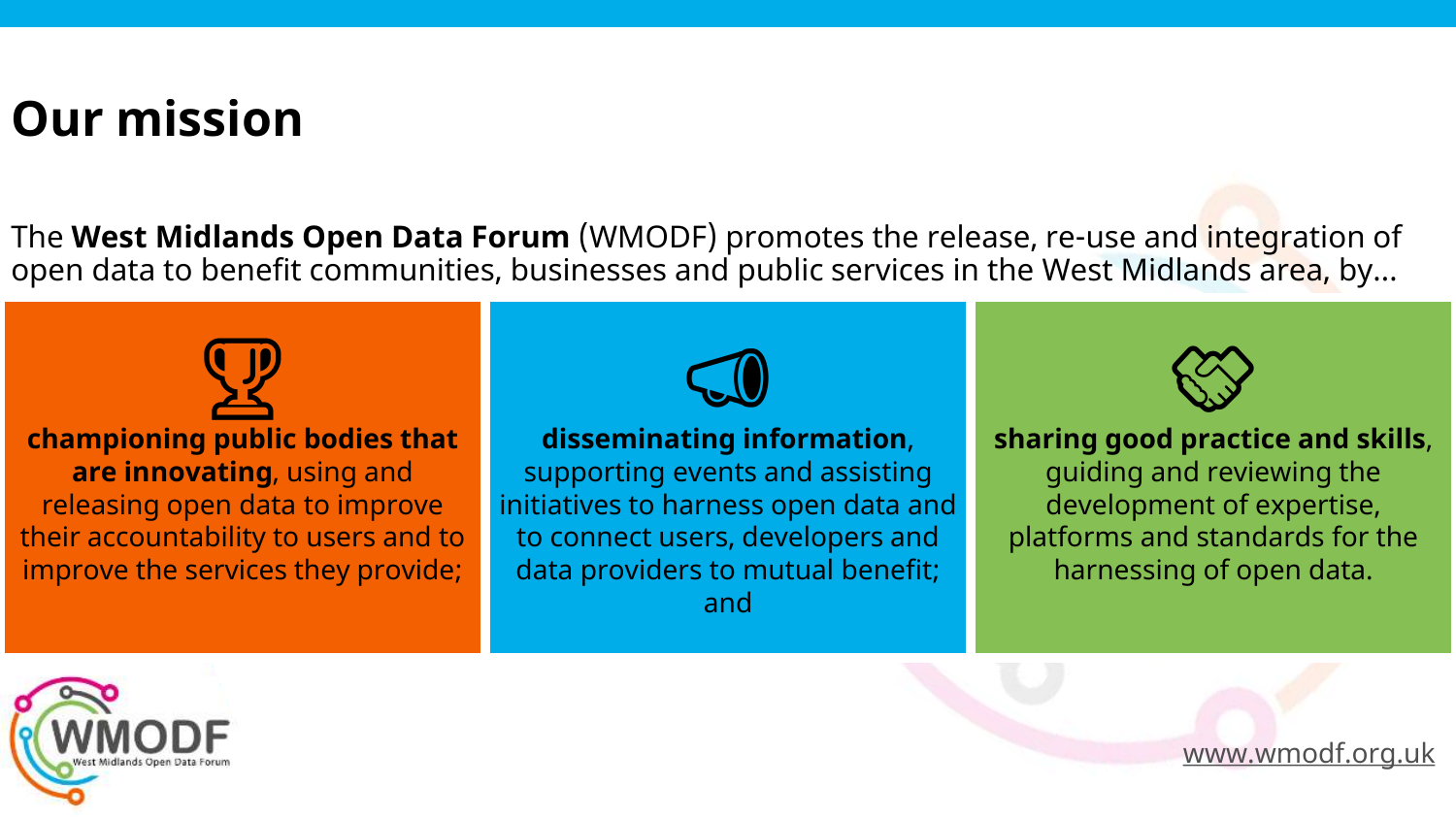# **Vision & priorities**

We believe the **mission** of the Forum remains fit for purpose. However, to achieve our mission, we need to make best use of our **unique selling proposition** as an independent organisation at the intersection of public sector organisations, universities, businesses, and community organisations. With this, we can achieve our vision for the **West Midlands to be the best place for open data** by:

| VISION TOT THE WEST MIDIATION TO DE THE DEST PIACE TOT OPEN DATA DY.                                                                                       | $\left( \begin{matrix} 0 & 1 \end{matrix} \right)$<br><b>Championing</b><br>public bodies<br>that are<br>innovating | <b>Disseminating</b><br>information | <b>Sharing good</b><br>practice |
|------------------------------------------------------------------------------------------------------------------------------------------------------------|---------------------------------------------------------------------------------------------------------------------|-------------------------------------|---------------------------------|
| Acting as a community of practice to champion innovative data analytics, to<br>identify winning approaches and share good practice.                        |                                                                                                                     |                                     |                                 |
| Improving the training, development and profile of data scientists, data<br>engineers and data analysts through opportunities and placements.              |                                                                                                                     |                                     |                                 |
| Creating mutual benefit by bringing technical expertise from our universities /<br>businesses to community groups, public sector organisations and others. |                                                                                                                     |                                     |                                 |
|                                                                                                                                                            |                                                                                                                     |                                     |                                 |



[www.wmodf.org.uk](http://www.wmodf.org.uk/)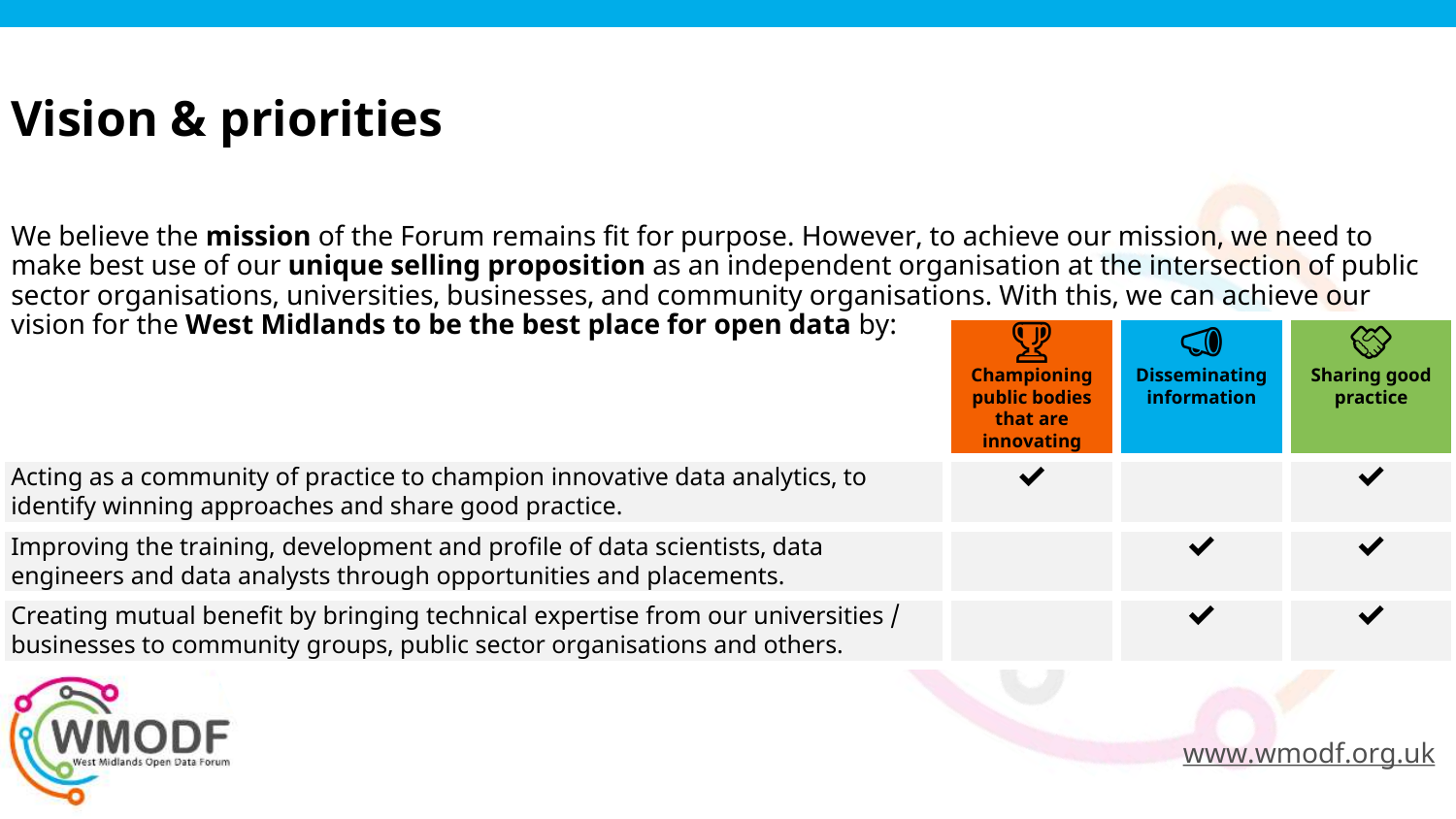# **Theory of change**

|                                                                                                                                                                                                                                                                                                                                                |                                                                                                                                                                                                                                             |                                                                                                                                                                                                                                                                               | <b>Outcomes</b>                                                                                                                                                                                                                                                                                                                  |
|------------------------------------------------------------------------------------------------------------------------------------------------------------------------------------------------------------------------------------------------------------------------------------------------------------------------------------------------|---------------------------------------------------------------------------------------------------------------------------------------------------------------------------------------------------------------------------------------------|-------------------------------------------------------------------------------------------------------------------------------------------------------------------------------------------------------------------------------------------------------------------------------|----------------------------------------------------------------------------------------------------------------------------------------------------------------------------------------------------------------------------------------------------------------------------------------------------------------------------------|
| <b>Challenge</b>                                                                                                                                                                                                                                                                                                                               | Input                                                                                                                                                                                                                                       | <b>Output</b>                                                                                                                                                                                                                                                                 |                                                                                                                                                                                                                                                                                                                                  |
| <b>Regional footprint: city-regions</b><br>including London, Manchester, Bristol<br>and Leeds all have more developed (or<br>longer-established) partnerships for<br>data analytics and open data. The<br>WMODF can build on the pioneering<br>work done by the West Midlands Office<br>for Data Analytics to build capacity in<br>our region. | By resuming regular in-person or<br>hybrid meetings as a community of<br>practice at different partner location,<br>the Forum can function as a champion<br>for open data at the intersection of<br>different sectors in the West Midlands. | Forum members can share good<br>practice of data analytics or open data<br>with one another at a neutral,<br>independent Forum; creating those<br>moments of serendipity for innovation<br>to occur, and shared interests to<br>emerge.                                       | The West Midlands has an active and<br>thriving open data community.<br>The West Midlands has a national and<br>international profile as the best place<br>for open data.                                                                                                                                                        |
| Skills shortage: data scientists, data<br>engineers and data analysts are in high<br>demand - public sector organisations<br>and smaller businesses cannot<br>compete with the salaries on offer from<br>large private sector firms based in the<br>region or elsewhere.                                                                       | By bringing different sectors together,<br>the Forum can address the shortage by<br>identifying and creating opportunities<br>for skills development and joint<br>working.                                                                  | The creation of local career pathways<br>through job opportunities and funded<br>placements in public sector and<br>community organisations and small<br>businesses.                                                                                                          | The West Midlands is the best place for<br>data scientists, data engineers and<br>data analysts to develop their careers<br>locally with opportunities to make a<br>difference in all sectors of the economy.<br>The West Midlands is levelling up,<br>leading to social, economic and<br>wellbeing improvements for our region. |
| Technical excellence: the potential of<br>our universities and knowledge-<br>intensive businesses across the West<br>Midlands can be unleashed by<br>integrating existing bilateral links into a<br>multilateral approach.                                                                                                                     | Public sector organisations often have<br>individual links with their local<br>universities - the Forum can help<br>develop this into a wider, multilateral<br>approach, creating mutual benefit for<br>all.                                | By bringing together our universities<br>and knowledge-intensive businesses in<br>our region with public sector<br>organisations, we can ensure more<br>organisations benefit from the<br>technical expertise available to us in the<br>region and build a data market place. | Universities and knowledge-intensive<br>businesses have opportunities to make<br>a difference to public sector<br>organisations, small businesses, and<br>community organisations.                                                                                                                                               |